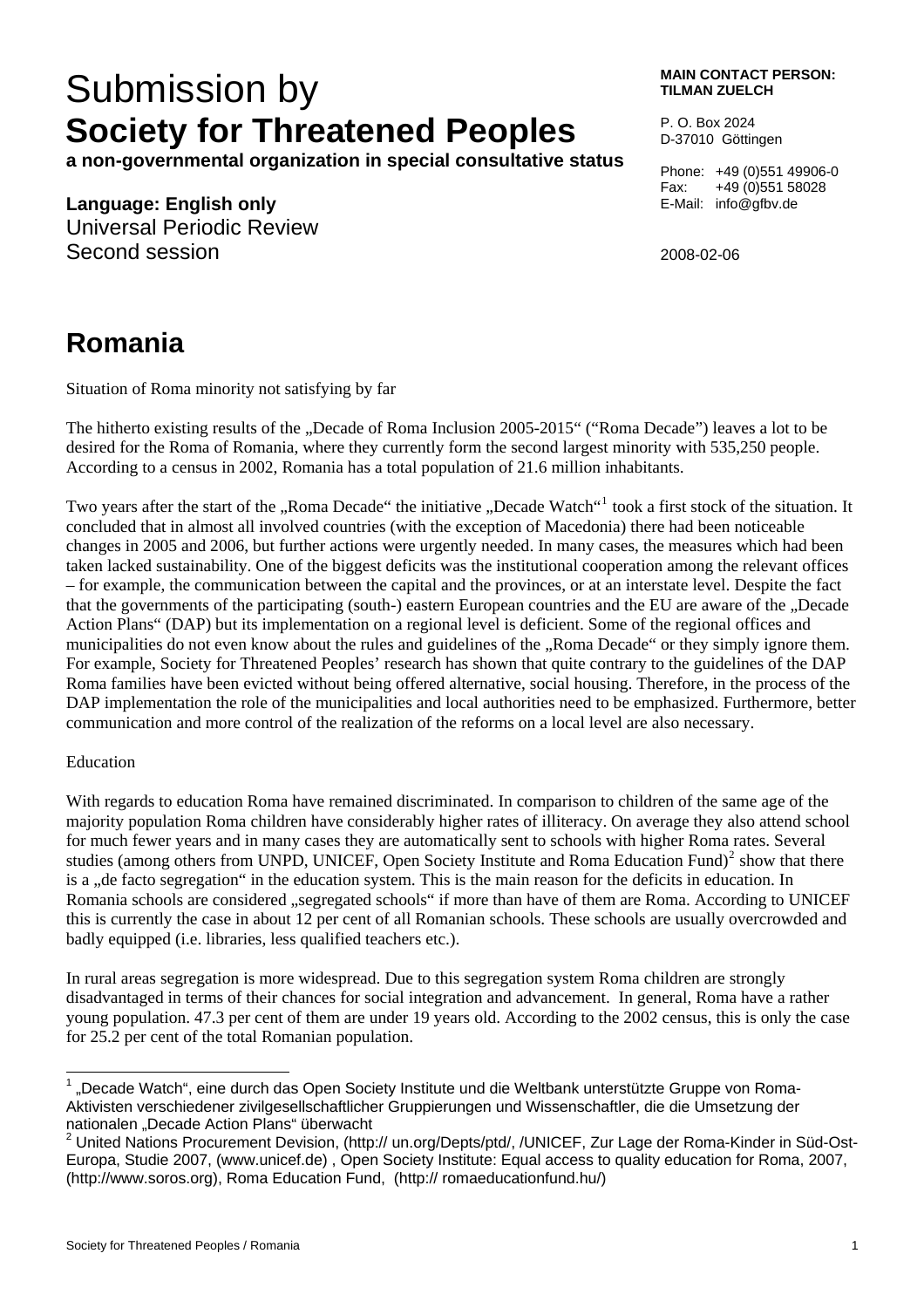Despite school attendance, the reading and writing skills of many Roma children are extremely weak. The "Research Centre for Quality of Life" in Romania found that 36 per cent of the Roma children leave elementary school after four years, and that a third of the children who leave school after six years can hardly read or write. 30 per cent of all Roma in Romania are illiterate. According to UNICEF 20 to 40 per cent of the Roma children never even go to school.

Another problem is the overrepresentation of Roma children in special schools. Speakers of the Roma lament that too many Roma children are being sent to these schools in stead to normal schools. This practice needs to be deplored and the reasons have to be found. It is not unusual that Roma are forced to live there where land is free and no one else wants to live. In many cases Roma families were driven away from their homes (mostly in the city centers) and had to live near waste disposal sites or closed mines. So far there have been no EU, UN or NGO reports on the causes of the high rates of mental diseases among many Roma. Roma speakers are of the opinion that this is another form of discrimination while anti-Roma activists believe that Roma in general are less intelligent than the majority population. Therefore, environmental aspects need to gain a more important role in reports on the education of Roma.

According to findings of Society for Threatened Peoples, the reasons for Roma children not attending school are diverse, as well. It must be considered that some Roma families are not able to afford the school costs (i.e. for books etc.). Others believe that education will not help them to find better jobs. Some Roma do not consider school necessary if their daughters are supposed to become housewives at age 15. We are convinced that the only way to resolve this issue is to show the Roma that education opens up job opportunities. But as long as the authorities isolate Roma through separation or there is a lack of the concerning institutions and services many Roma will not attend school. Solange es Behörden jedoch dabei belassen, Roma durch räumliche Trennung zu isolieren oder ein Mangel an Versorgungseinrichtungen und Dienstleistungen besteht, werden die Roma nicht zur Schule gehen.

#### Language of instruction and jobs

More than 40 per cent of the Roma speak Romanes as their first language. In the classrooms this is a problem. The Open Society Institute's report on education therefore recommends teaching classes in Romanes. However, Society for Threatened Peoples shares the fear of several experts that this would lead to an even greater isolation of the Roma as for the majority of jobs they have to be able to speak Romanian.

Concerning the education situation of the Roma training opportunities for Roma such as welding and auto mechanics have been recommended. Once trained in a profession, though, Roma have a very hard time finding a job. The integration of Roma into the job market is the key problem of the Roma in Romania and other Eastern European countries: Independent of their education Roma have serious problems to find a job.

#### Housing

Another problem are the precarious housing conditions many Roma live in. Often they live in isolated settlements and communities – also in order to avoid discrimination or because they received the housing space from authorities. According to UNICEF, almost a third (29 per cent) of the Roma lives in homogenous Roma settlements. Furthermore, the Roma tend (often of necessity) to live in informal or illegal settlements.

According to the latest data published by the Open Society Foundation (Inclusion Barometer, 2007), 11 per cent of the Roma (and 0 per cent of the total population) live in vacant or improvised houses. Of these 11 per cent, 8 per cent live in cities and 3 per cent in rural areas. Due to this situation they lose their rights for national assistance (for example, social housing). Additionally, municipalities often reject to make up roads in Roma settlements or to build water supply and sewage systems. An estimated 70 per cent of all Roma households in Romania live without water supply, 12 per cent are unaligned with the electricity network (UNICEF, 2007). In rural areas the situation is usually worse. For example, in some Romanian communities Roma students and teachers have to walk several kilometres in order to get to the next bus stop. Especially due to this geographical separation many Roma are isolated from the majority population.